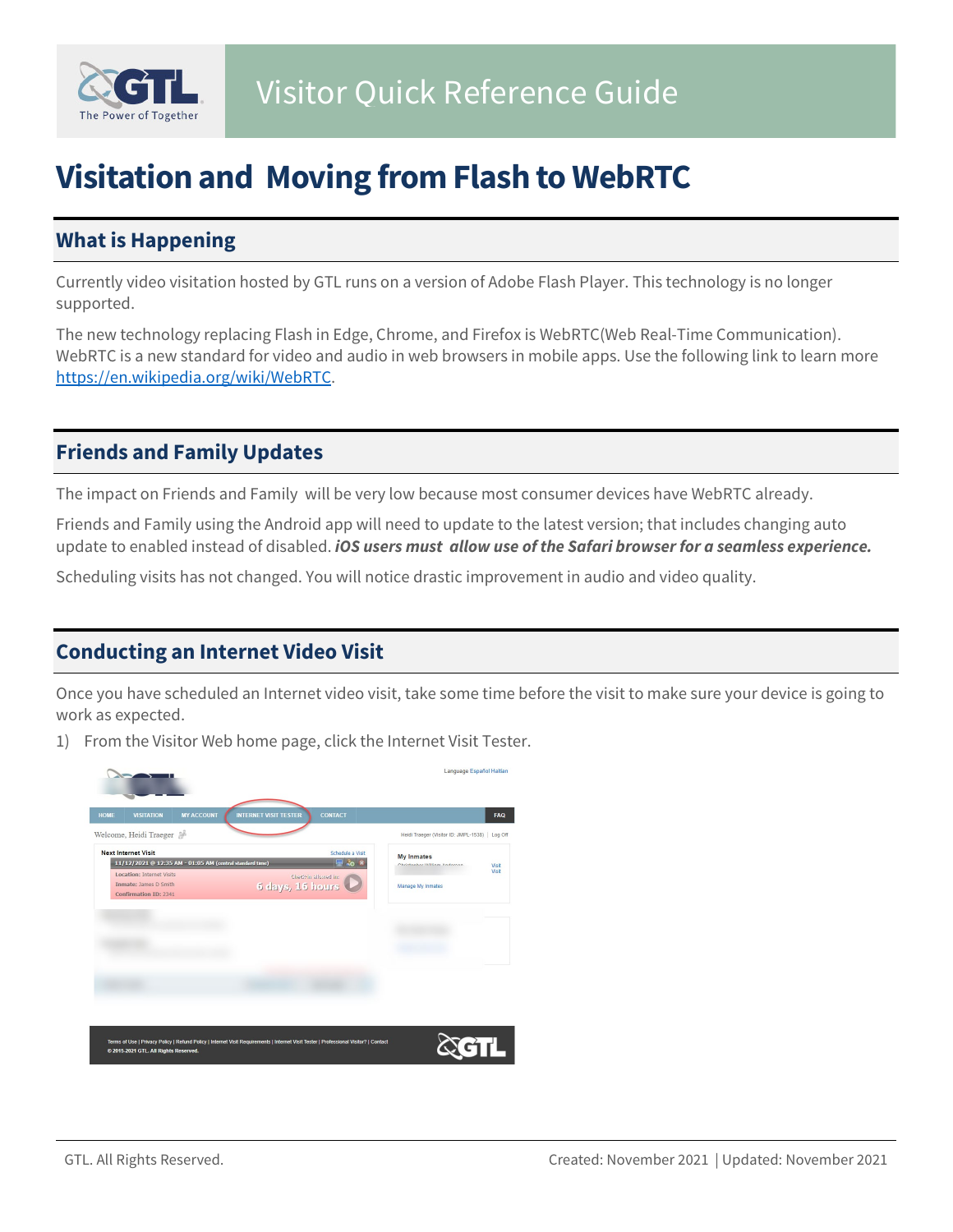

2) Read the seven steps and act where suggested. These steps can help you have a great video visit experience. After completing all actions in steps 1-7 shown below, then click Proceed with Tester.



3) Now your device is ready for an Internet Video Visit.

#### **Starting an Internet Video Visit on an iPhone**

When it's time for your visit to begin, follow these steps from your iPhone.

- 1) From your iPhone, open a Safari browser and type ildoc.gtlvisitme.com/app.
- 2) Type your login credentials.
- 3) Press Log In.

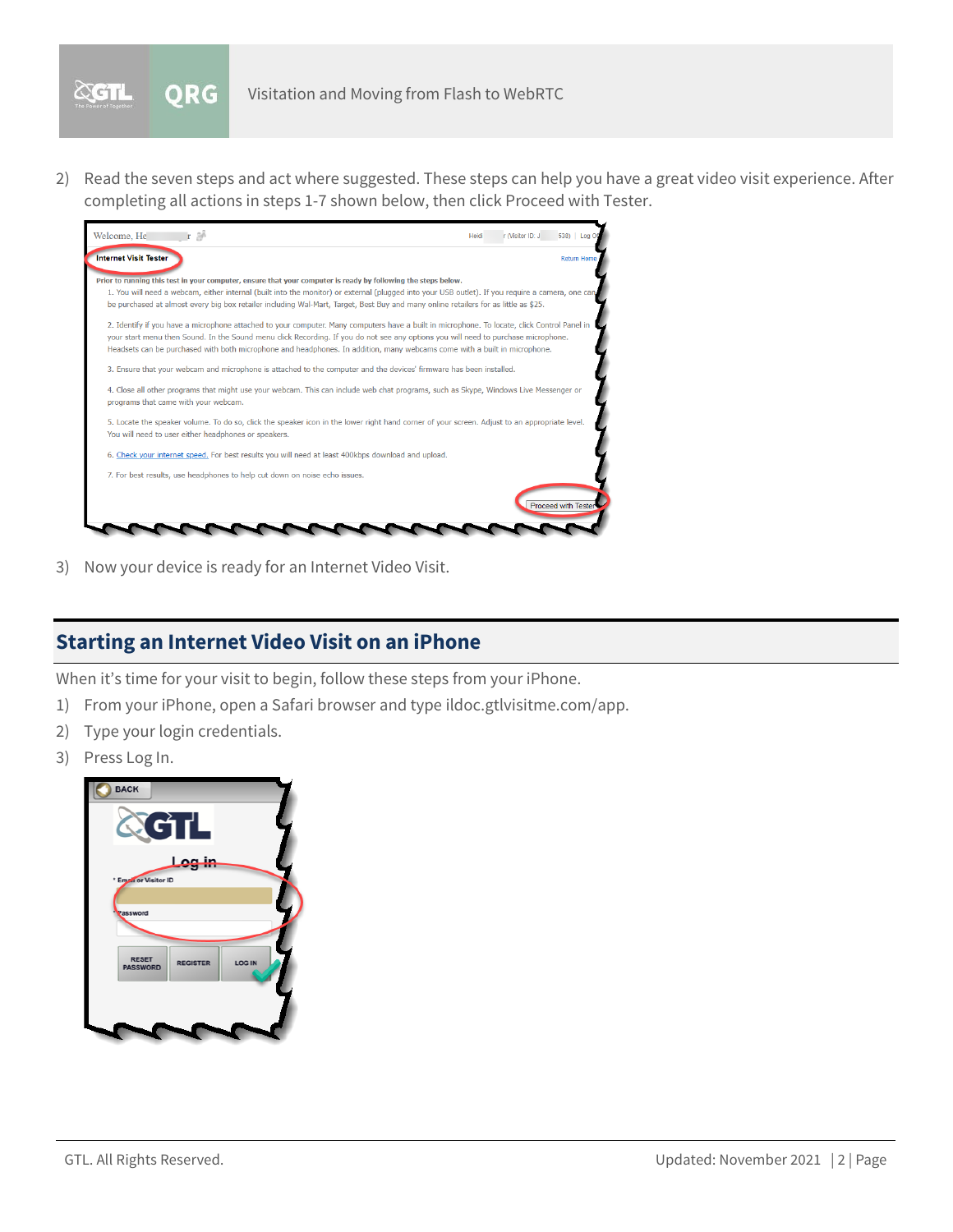

4) Click Continue and then select a language.



5) To visit, click Upcoming Visits and then select the visit. The visit starts automatically.